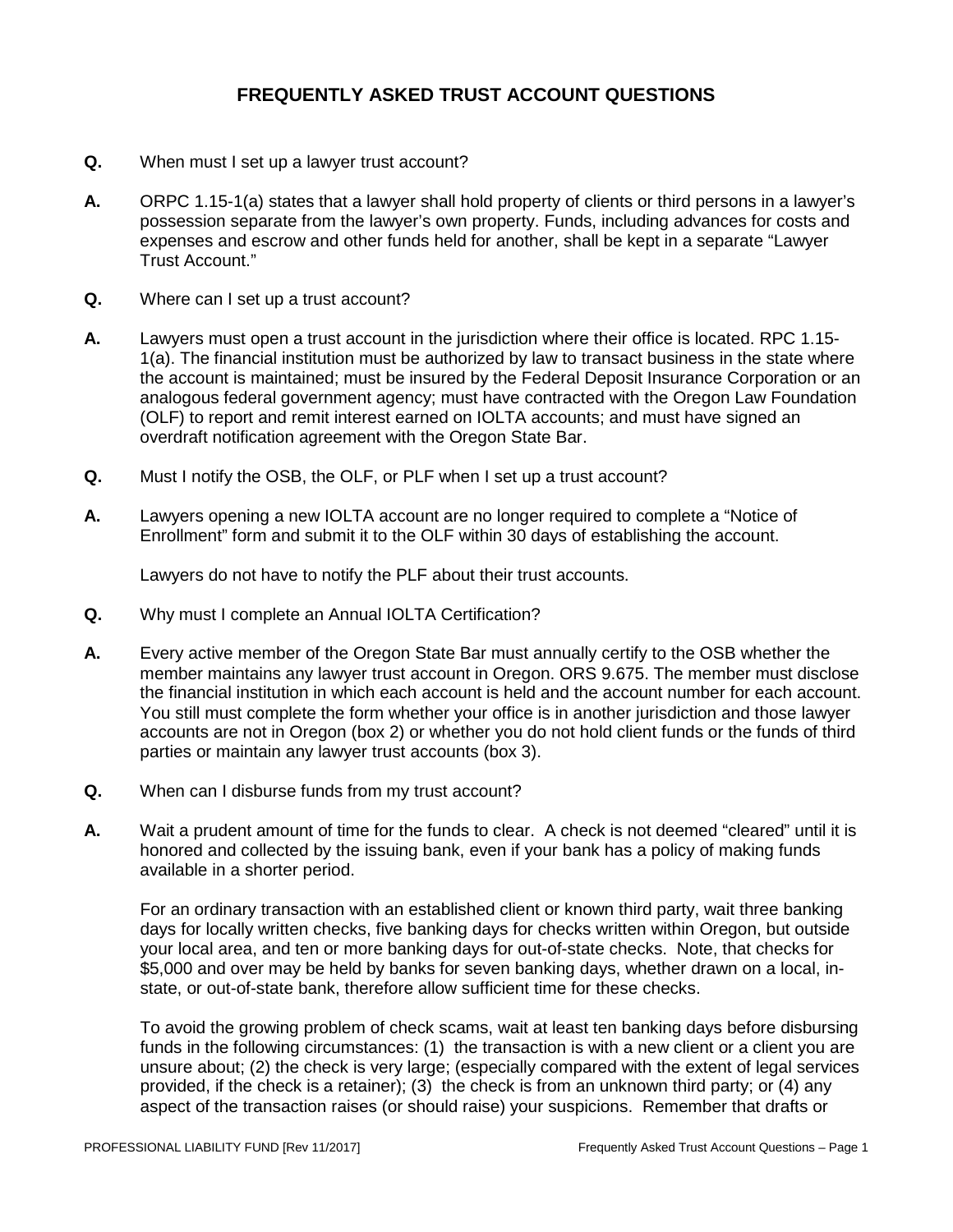other instruments may take longer than ten days to process. To verify that funds have been collected, ask your bank to contact the issuing bank.

For further discussion of banking rules, check scams, and the time that may be necessary for funds to clear, *see* Sylvia Stevens, "Waiting for 'Go' Dough: A primer on disbursing client funds," *Oregon State Bar Bulletin* (June 2006) and "Trust Account Lessons Cautionary Notes," *Oregon State Bar Bulletin* (July 2008) Helen Hierschbiel, "Scammers Take Aim at Lawyers: How to Avoid Becoming the Next Victim, *Oregon State Bar Bulletin* (May 2010), Sheila Blackford, "Check Scams Becoming More Sophisticated," *In Brief*, no. 108 (November 2010), Beverly Michaelis, "Scam Update: New Ways They Can Get Your Money," *In Brief*, no. 120 (January 2013), Beverly Michaelis, "Don't Get Scammed! Fraud Prevention Tip," *In Brief*, no. 121 (September 2013), Barbara Fishleder, "Oregon Law Firm Targeted by Scam," *In Brief,* no. 124 (December 2014), and Jennifer L. Meisberger, "Sophisticated Scams: Protect Your Clients' Money," *Oregon State Bar Bulletin* (June 2015).

- **Q.** My trust account has had an outstanding check for a while. What should I do about it?
- **A.** If the money cannot be returned to the client, you must comply with ORS 98.302-98.436 (Uniform Disposition of Unclaimed Property Act). Effective January 1, 2010, unclaimed funds held in lawyer trust accounts must be reported to the Department of State Lands (DSL), but paid over to the OSB with a copy of the DSL reports. The reporting forms can be found on the DSL website at http://www.oregon.gov/dsl/UP/pages/upforms.aspx. Forms 1a and 2a must be completed and sent to the DSL with copies of the reports and the unclaimed funds forwarded to the OSB. In no circumstance may you take unclaimed funds for your own purposes. OSB Legal Ethics Op No 2005-48.

Funds held by a fiduciary are considered abandoned if the owner has not accepted payment of the funds, corresponded in writing about the funds or otherwise indicated interest in the funds within two years after the funds are payable or distributable to the owner. ORS 98.332. Funds deemed abandoned as of June 30 of each year are to be reported to the DSL during the month of October of that same year, although earlier reporting may be allowed upon written request.

- **Q.** Can I have more than one trust account?
- **A.** Yes. Lawyers who represent clients in more than one jurisdiction may have to establish multiple trust accounts. In addition, client funds that can earn "net interest" must be deposited in a separate trust account in which interest accrues for the client's benefit. This shall be a separate account for each client or client matter or in a pooled interest bearing lawyer trust account with sub accounting that provides for computation of interest earned by each client's funds and a payment to clients of interest earned net any bank service charges. ORPC 1.15-2(c).
- **Q.** What is "net interest?"
- **A.** ORPC 1.15-2(d) provides: "In determining whether client funds can or cannot earn net interest, the lawyer or law firm shall consider the following factors:
	- (1) the amount of the funds to be deposited;<br>(2) the expected duration of the deposit, inclu
	- the expected duration of the deposit, including the likelihood of delay in the matter for which the funds are held;
	- (3) the rates of interest at financial institutions where the funds are to be deposited;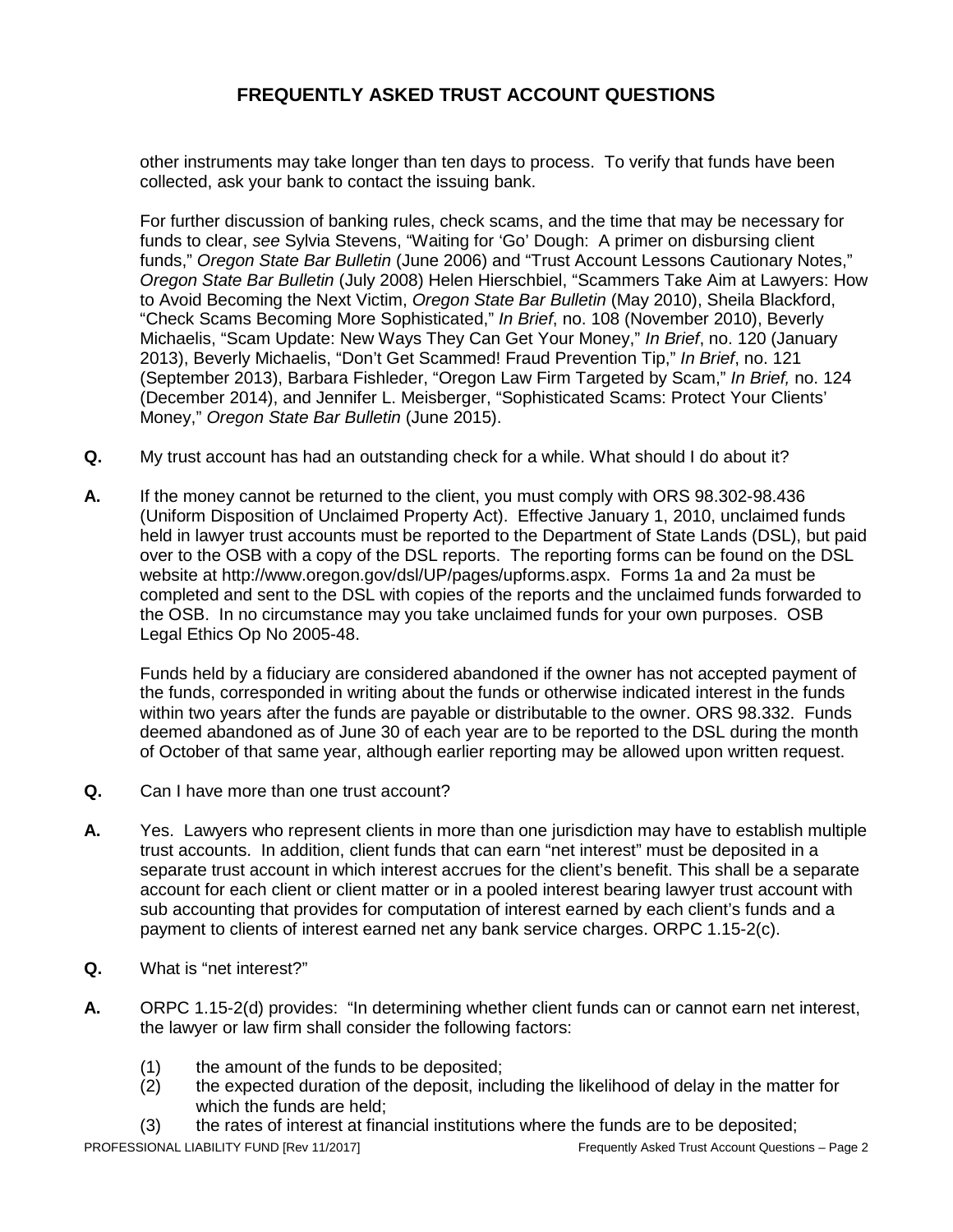- (4) the cost of establishing and administering a separate interest bearing lawyer trust account for the client's benefit, including service charges imposed by financial institutions, the cost of the lawyer or law firm's services, and the cost of preparing any tax-related documents to report or account for income accruing to the client's benefit;
- (5) the capability of financial institutions, the lawyer or the law firm to calculate and pay income to individual clients; and
- (6) any other circumstances that affect the ability of the client's funds to earn a net return for the client."
- **Q.** Can I set up a lawyer trust account for a client outside of Oregon?
- **A.** In Oregon, trust funds must be deposited in a trust account in the jurisdiction in which the lawyer's office is situated. See ORPC 1.15-1(a). Lawyer trust accounts must conform to the rules in the jurisdictions in which the accounts are maintained. Any inconsistencies between the rules of the jurisdictions will be resolved by the provision in ORPC 8.5(b).
- **Q.** Can a client waive the right to interest?
- **A.** No. Clients in the United States can have no choice regarding placement of funds into IOLTA and only those funds that cannot earn net interest are to be placed in the IOLTA. Rule 1.15-2(c) mandates that client funds that can earn net interest shall be placed in an interest bearing trust account for the clients benefit and the net interest earned by funds in such an account shall be held in trust as property of the client. Nothing prevents a client from making a subsequent tax deductible donation to the Campaign for Equal Justice or other charitable organization.
- **Q.** Which banks offer the best interest rates on IOLTA accounts?
- **A:** Where you bank matters! Put your lawyer trust account funds in one of the Leadership Banks identified on the Oregon Law Foundation website, [www.oregonlawfoundation.org](http://www.oregonlawfoundation.org/) because those banks will maximize the rate of return on IOLTA accounts. For example, visionary banks pay at least 1% interest and charge no service fees for IOLTA accounts.
- **Q.** Am I required to monitor my trust account?
- **A.** Yes. You must review your IOLTA account at reasonable intervals to determine whether circumstances have changed so a particular client did or can earn net interest. ORPC 1.15- 2(e).
- **Q.** What if a client earned or could earn net interest?
- **A.** If a particular client's funds either earned or could earn net interest, transfer the funds into an appropriate interest-bearing account and request a refund in writing for any interest that may have been remitted to the OLF. ORPC 1.15-2(f). Review ORPC 1.15-2(f) (1) and (2) for further details.
- **Q.** Can I pay client costs directly out of the trust account?
- **A.** Yes, as long as the client has money in the trust account to cover the costs. If funds have been deposited on behalf of a client have not yet cleared, you must either wait until they clear or pay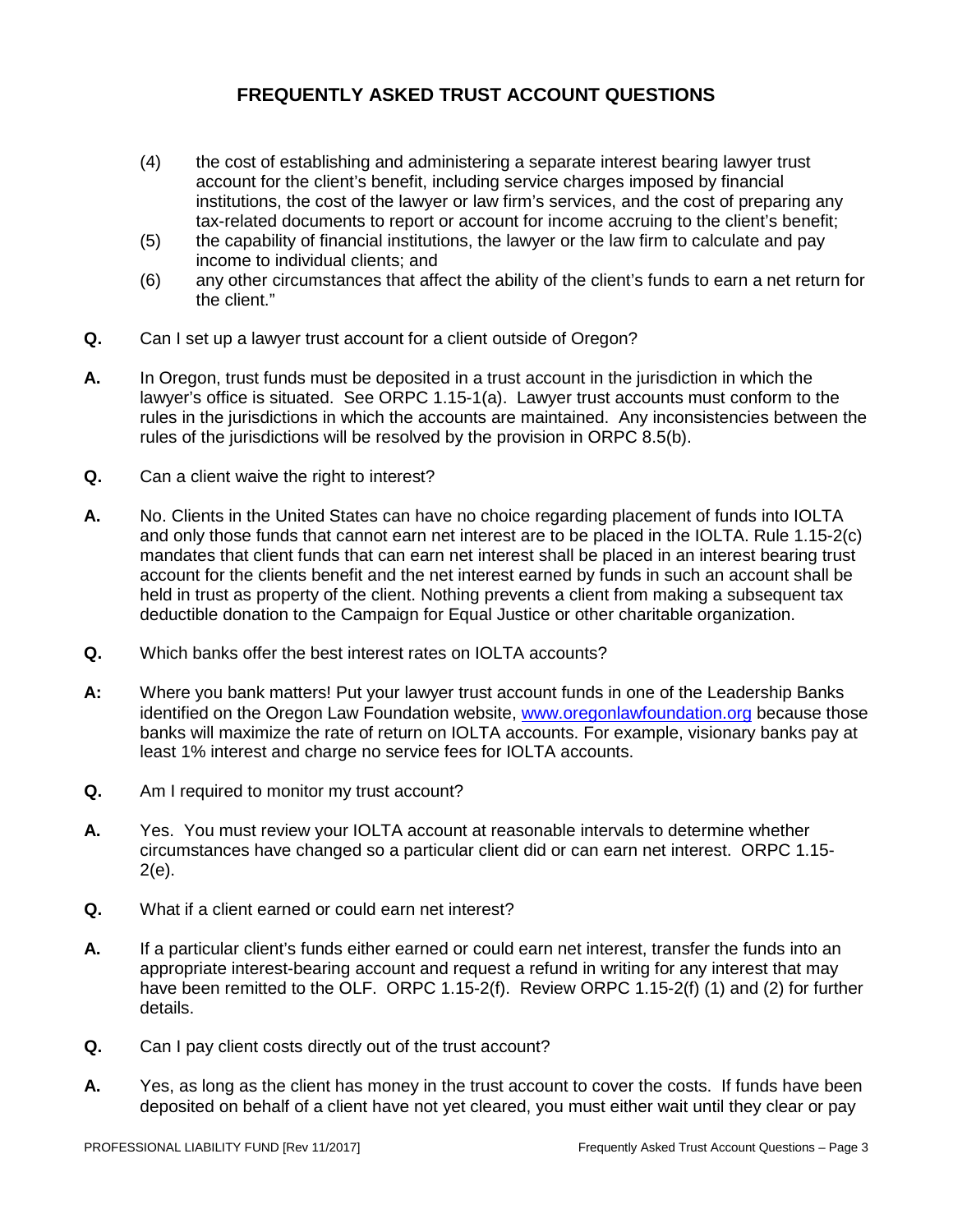the costs out of your general account and reimburse the general account when the funds have cleared.

- **Q.** Must I keep a minimum balance in my trust account?
- **A.** Only if the bank requires a minimum balance. Most banks do not. If a minimum balance is required, deposit just enough money to meet the bank's requirement. See ORPC 1.15-1(b).
- **Q.** What if the bank takes check-printing charges from the trust account?
- **A.** You can deposit your own money into the trust account to cover the check-printing charges. ORPC 1.15-1(b) permits lawyers to deposit their own funds into the lawyer trust account to pay bank service charges or meet minimum balance requirements in amounts necessary for those purposes.
- **Q.** What if I have an overdraft on the trust account?
- **A.** ORPC 1.15-2(l) states, "Every lawyer who receives notification from a financial institution that any instrument presented against his or her lawyer trust account was presented against insufficient funds, whether or not the instrument was honored, shall promptly notify Disciplinary Counsel in writing …. The lawyer shall include a full explanation of the cause of the overdraft." See ORPC 1.15(2)(i) for further details.
- **Q.** What do I do when a client overpays a billing statement?
- **A.** You must deposit the entire client payment to the trust account. Only the amount due the lawyer or law firm can be disbursed from trust in payment of the client's bill. Contact the client and get instructions on whether you should refund the overpayment or leave the money in the trust account for future costs.
- **Q.** How long must I wait to withdraw funds from the trust account once I have done work for a client?
- **A.** Generally you may withdraw funds from a trust account when earned and invoiced, unless you expect the client to dispute the amount due. ORPC 1.15-1(e). However, until the bill is received, the client will be unaware of the amount of the bill. You may want to wait a reasonable period – such as 30 days – after invoicing the client before withdrawing earned funds. OSB Legal Ethics Op No 2005-149.
- **Q.** What happens when a sole signatory on the trust account dies?
- **A.** When the sole signatory on a trust account dies, the court may take jurisdiction and appoint one or more lawyers in good standing with the OSB to act as custodian of the affected lawyer's law practice. ORS 9.705-ORS 9.755. This process is slow and can be expensive. A better practice is for sole practitioners to plan ahead for the unexpected by selecting an "assisting attorney." This process is described in the PLF handbook, Planning Ahead: *A Guide to Protecting Your Clients' Interests in the Event of Your Disability or Death*. If you would like assistance, call the PLF to meet with a practice management advisor. *Planning Ahead: A Guide to*